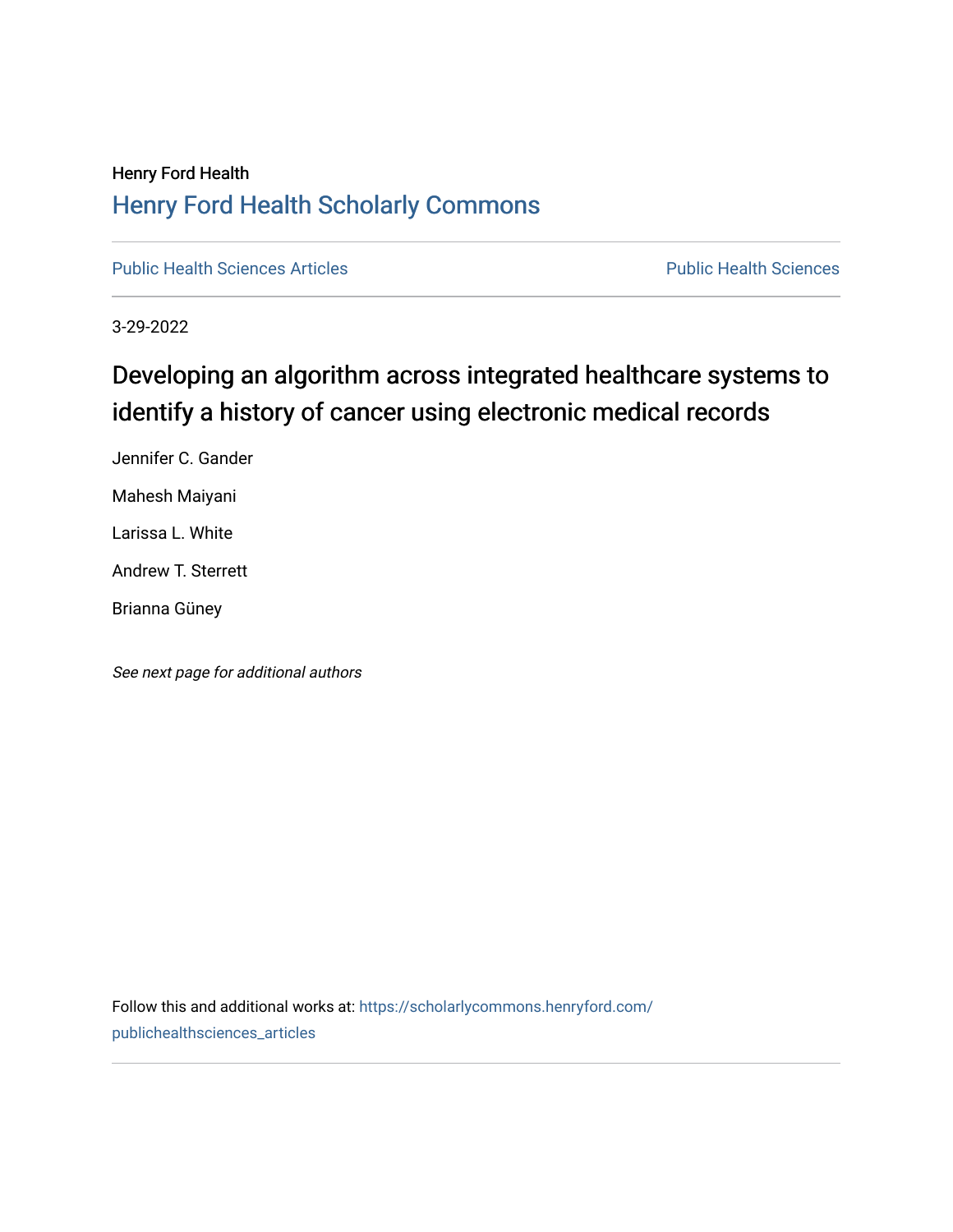# Authors

Jennifer C. Gander, Mahesh Maiyani, Larissa L. White, Andrew T. Sterrett, Brianna Güney, Pamala A. Pawloski, Teri DeFor, YuanYuan Olsen, Benjamin A. Rybicki, Christine Neslund-Dudas, Darsheen Sheth, Richard Krajenta, Devaki Purushothaman, Stacey Honda, Cyndee Yonehara, Katrina A. B. Goddard, Yolanda K. Prado, Habibul Ahsan, Muhammad G. Kibriya, Briseis Aschebrook-Kilfoy, Chun-Hung Chan, Sarah Hague, Christina L. Clarke, Brooke Thompson, Jennifer Sawyer, Mia M. Gaudet, and Heather Spencer Feigelson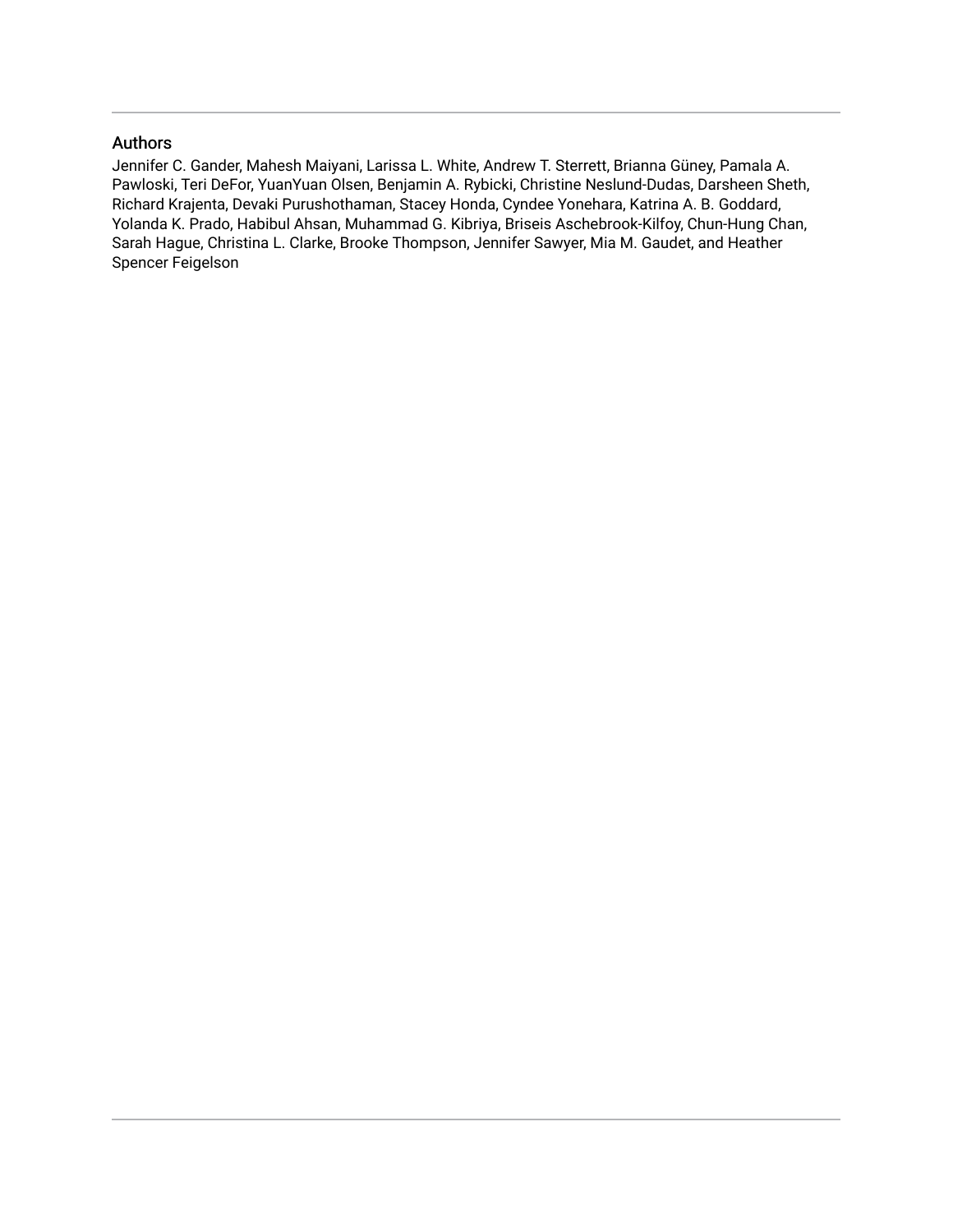

**OXFORD** 

Research and Applications

# Developing an algorithm across integrated healthcare systems to identify a history of cancer using electronic medical records

Jennifer C. Gander<sup>1</sup>, Mahesh Maiyani<sup>2</sup>, Larissa L. White<sup>2</sup>, Andrew T. Sterrett<sup>2</sup>, Brianna Güney<sup>1</sup>, Pamala A. Pawloski<sup>3</sup>, Teri DeFor<sup>3</sup>, YuanYuan Olsen<sup>3</sup>, Benjamin A. Rybicki<sup>4</sup>, Christine Neslund-Dudas<sup>4</sup>, Darsheen Sheth<sup>4</sup>, Richard Krajenta<sup>4</sup>, Devaki Purushothaman<sup>4</sup>, Stacey Honda<sup>5,6</sup>, Cyndee Yonehara<sup>5</sup>, Katrina A.B. Goddard<sup>7</sup>, Yolanda K. Prado<sup>7</sup>, Habibul Ahsan<sup>8</sup>, Muhammad G. Kibriya<sup>8</sup>, Briseis Aschebrook-Kilfoy<sup>8</sup>, Chun-Hung Chan<sup>9</sup>, Sarah Hague<sup>9</sup>, Christina L. Clarke<sup>2</sup>, Brooke Thompson<sup>2</sup>, Jennifer Sawyer<sup>2</sup>, Mia M. Gaudet<sup>10</sup>, and Heather Spencer Feigelson<sup>2</sup>

<sup>1</sup>Center for Research and Evaluation, Kaiser Permanente Georgia, Atlanta, Georgia, USA, <sup>2</sup>Institute for Health Research, Kaiser Permanente Colorado, Aurora, Colorado, USA, <sup>3</sup>HealthPartners Institute, Bloomington, Minnesota, USA, <sup>4</sup>Department of Public Health Sciences, Henry Ford Health System, Detroit, Michigan, USA, <sup>5</sup>Center for Integrated Healthcare, Kaiser Permanente Hawaii, Honolulu, Hawaii, USA, <sup>6</sup>Hawaii Permanente Medical Group, Kaiser Permanente Hawaii, Honolulu, Hawaii, USA, <sup>7</sup>Department of Translational and Applied Genomics, Center for Health Research, Kaiser Permanente Northwest, Portland, Oregon, USA, <sup>8</sup>Institute for Population and Precision Health, University of Chicago, Chicago, Illinois, USA, <sup>9</sup>Sanford Research, Sanford Health, Sioux Falls, South Dakota, USA, and <sup>10</sup>Trans Divisional Research Program, Division of Cancer Epidemiology and Genetics, National Cancer Institute, Bethesda, Maryland, USA

Corresponding Author: Jennifer C. Gander, PhD, Center for Research and Evaluation, Kaiser Permanente Georgia, 1375 Peachtree Rd NE, Atlanta, GA 30309, USA; jennifer.c.gander@kp.org

Received 27 October 2021; Revised 5 February 2022; Editorial Decision 9 March 2022; Accepted 16 March 2022

# ABSTRACT

Objective: Tumor registries in integrated healthcare systems (IHCS) have high precision for identifying incident cancer but often miss recently diagnosed cancers or those diagnosed outside of the IHCS. We developed an algorithm using the electronic medical record (EMR) to identify people with a history of cancer not captured in the tumor registry to identify adults, aged 40–65 years, with no history of cancer.

Materials and Methods: The algorithm was developed at Kaiser Permanente Colorado, and then applied to 7 other IHCS. We included tumor registry data, diagnosis and procedure codes, chemotherapy files, oncology encounters, and revenue data to develop the algorithm. Each IHCS adapted the algorithm to their EMR data and calculated sensitivity and specificity to evaluate the algorithm's performance after iterative chart review.

Results: We included data from over 1.26 million eligible people across 8 IHCS; 55 601 (4.4%) were in a tumor registry, and 44848 (3.5%) had a reported cancer not captured in a registry. The common attributes of the final algorithm at each site were diagnosis and procedure codes. The sensitivity of the algorithm at each IHCS was 90.65%–100%, and the specificity was 87.91%–100%.

Discussion: Relying only on tumor registry data would miss nearly half of the identified cancers. Our algorithm was robust and required only minor modifications to adapt to other EMR systems.

V<sup>C</sup> The Author(s) 2022. Published by Oxford University Press on behalf of the American Medical Informatics Association. All rights reserved. For permissions, please email: journals.permissions@oup.com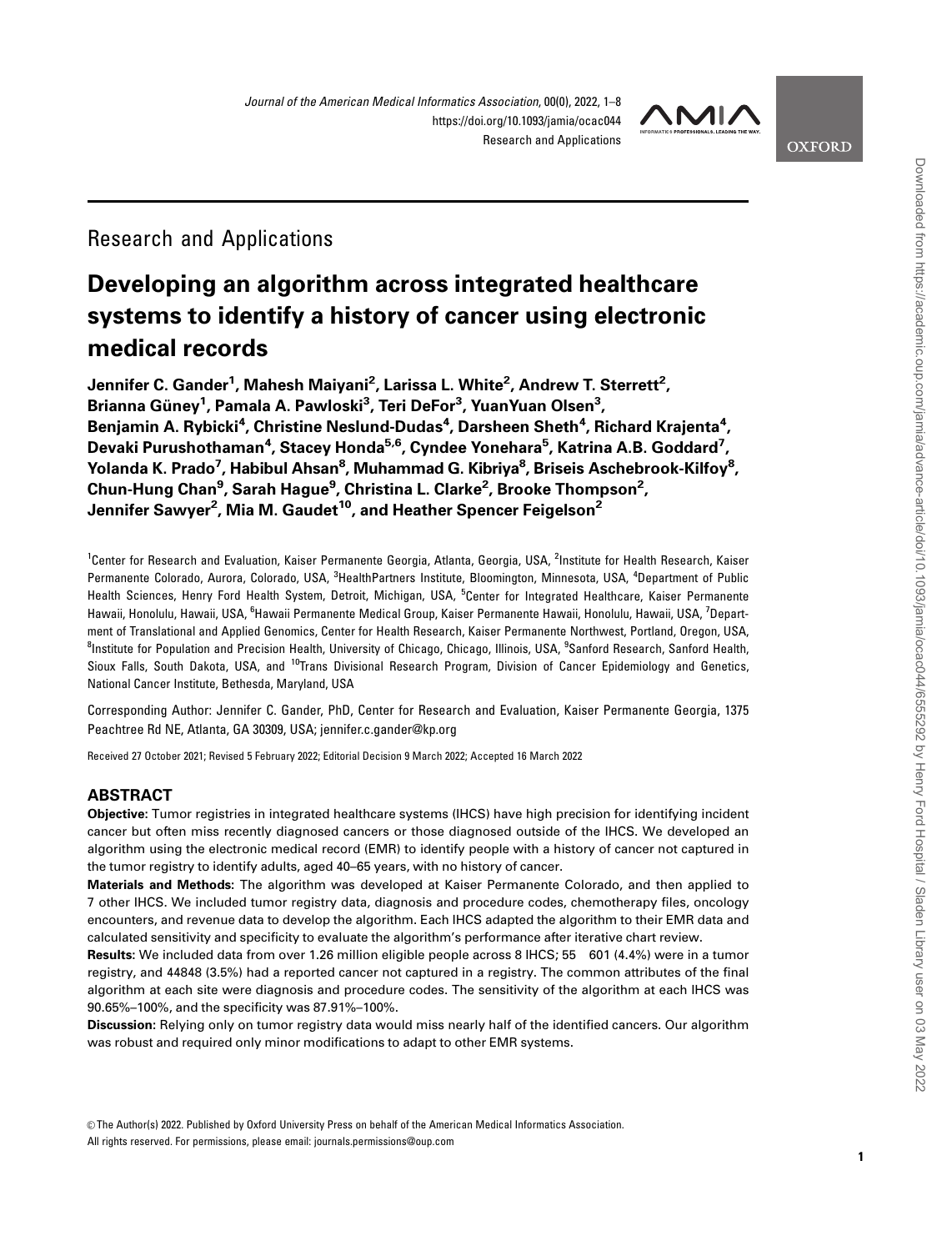Conclusion: This algorithm can identify cancer cases regardless of when the diagnosis occurred and may be useful for a variety of research applications or quality improvement projects around cancer care.

Key words: electronic health records, cancer, algorithm

## **INTRODUCTION**

Longitudinal cohort studies have been used for decades to understand the etiology of chronic disease and have made important contributions to public health.<sup>1–4</sup> Many cohort studies have drawn from specific populations, such as teachers,  $5,6$  $5,6$  $5,6$  agricultural workers, or healthcare providers $8-10$  and are designed to study a wide range of outcomes. Currently, the All of Us research program is assembling a cohort across the United States designed to study a variety of disease outcomes. $^{11}$  $^{11}$  $^{11}$  Similar to other cohorts built with a specific disease endpoint in mind, such as the Framingham Heart Study and the Cancer Prevention Studies,  $3,4,12,13$  we are developing a new prospective cohort, Connect for Cancer Prevention Study [\(https://dceg.can](https://dceg.cancer.gov/research/who-we-study/cohorts/connect)[cer.gov/research/who-we-study/cohorts/connect\)](https://dceg.cancer.gov/research/who-we-study/cohorts/connect).

In collaboration with the National Cancer Institute, Connect aims to inform new approaches in precision prevention and early detection of cancer.<sup>14</sup> This prospective cohort will incorporate recent developments in digital technologies, biomarkers, and exposure assessments to advance the study of suspected and emerging factors that influence cancer development, treatment, and survival. The cohort aims to enroll 200 000 adults aged 40–65 years who are members or patients of a participating integrated healthcare systems (IHCS) across the United States with no personal history of invasive cancer.

Tumor registries are considered the "gold standard" for identify-ing incident cancer within a population.<sup>[15–18](#page-9-0)</sup> However, they usually do not include recently diagnosed cases, as fully annotated data can lag up to 2 years. Further, IHCS tumor registries usually do not track cases diagnosed and/or treated outside of the health system. Utilizing both tumor registries and large electronic medical record (EMR) databases can provide a more complete capture of all cancer cases, regardless of when or where they were diagnosed. Previously, we presented an algorithm that was developed to identify a history of cancer within a single IHCS.<sup>[19](#page-9-0)</sup> This original algorithm was developed and tested within Kaiser Permanente Colorado (KPCO) and contained 2013 administrative data utilizing diagnosis codes, chemotherapy treatment codes, oncology encounters, and the KPCO tumor registry to identify a member's history of cancer. Our current works build off the Clarke and Feigelson publication through external validation of the algorithm at multiple IHCS and use more updated diagnosis, treatment, and procedures codes. We aimed to develop an algorithm with a high specificity that leverages both our EMR systems and our local tumor registries to identify cancer-free adults who are eligible to participate in Connect. We then adapted and tested the algorithm for use at 7 other IHCS.

## MATERIALS AND METHODS

#### Setting

The algorithm was developed at KPCO; 7 other IHCS adapted and validated the algorithm. Each organization maintains an Epic-based EMR for each health plan member and/or patients aligned with primary care and specialty providers. KPCO serves approximately 550 000 members in the greater Denver metropolitan area. Kaiser Permanente Georgia (KPGA) has clinics located around the Atlanta,

Georgia metropolitan and Northern Georgia area with over 300 000 members. Kaiser Permanente Hawaii (KPHI) serves the entire state of Hawaii including more than 250 000 members with facilities on 4 islands. Kaiser Permanente Northwest (KPNW) provides medical coverage for over 600 000 members in northwest Oregon and southwest Washington. HealthPartners (HP) Institute is the largest consumer-governed nonprofit healthcare organization in the United States, serving more than 1.8 million medical and dental health plan members nationwide; more than 1.2 million of these patients are in Minnesota and western Wisconsin. Henry Ford Health System (HFHS) serves southeast Michigan including Detroit with over 450 000 aligned patients and/or health plan members. University of Chicago is an academic medical center located in Hyde Park on the South Side of Chicago that serves approximately 375 000 patients. Sanford Health is a nonprofit health system located in the upper Midwest serving over 2 million patients across a 250 000 square mile rural catchment area spanning South Dakota, North Dakota, and western Minnesota.

The EMR systems maintained at each site contain information on diagnoses, medical procedures including biopsies, laboratory and imaging tests, pharmaceutical orders, and clinical encounters and encounter types. The robust information available in the EMR enables each site to identify cancer diagnostic codes, blood or radiology orders, chemotherapy treatment sessions, and oncology department visits.[20–22](#page-9-0) KPCO's EMR was established in 1998 and includes tumor registry data beginning in 2000. The EMRs from the other participating 7 IHCS were established between 1996 and 2006 with tumor registries created between 1974 and 2010. This project was reviewed and approved by the Institutional Review Board at each participating IHCS, and the requirement for informed consent was waived.

#### Algorithm initial development

The algorithm was adapted at KPCO from an earlier version based on International Classification of Diseases Ninth Edition (ICD-9) codes,[19](#page-9-0) updated to include contemporary codes and to match the criteria for the new cohort. Specifically, we included ICD-9 and International Classification of Diseases Tenth Edition (ICD-10), as well as International Classification of Diseases for Oncology Third Edition (ICD-O-3) coding, and attempted to identify both in situ (stage 0) and invasive disease (stages I–IV). Most invasive cancer diagnoses are included in tumor registries which follow the standards set forth by the North American Association of Central Cancer Registries  $(NAACCR);^{23}$  $(NAACCR);^{23}$  $(NAACCR);^{23}$  however, most in situ cases, with the exception of in situ breast cancers, are not routinely recorded. Nonmelanoma skin cancers are not considered reportable cancers and thus, not included in tumor registries.

To develop and test the algorithm, KPCO used 2016 data to ensure the tumor registry, 'gold standard' data were complete at each IHCS participating in this study. The algorithm matched the Connect for Cancer Prevention Study eligibility criteria and identified all KPCO members aged 40–65 years, and flagged invasive cancers using EMR and tumor registry records with an invasive cancer behavior code. Records with a behavior code identifying in situ disease, and nonmelanoma skin cancers, were not flagged as having a history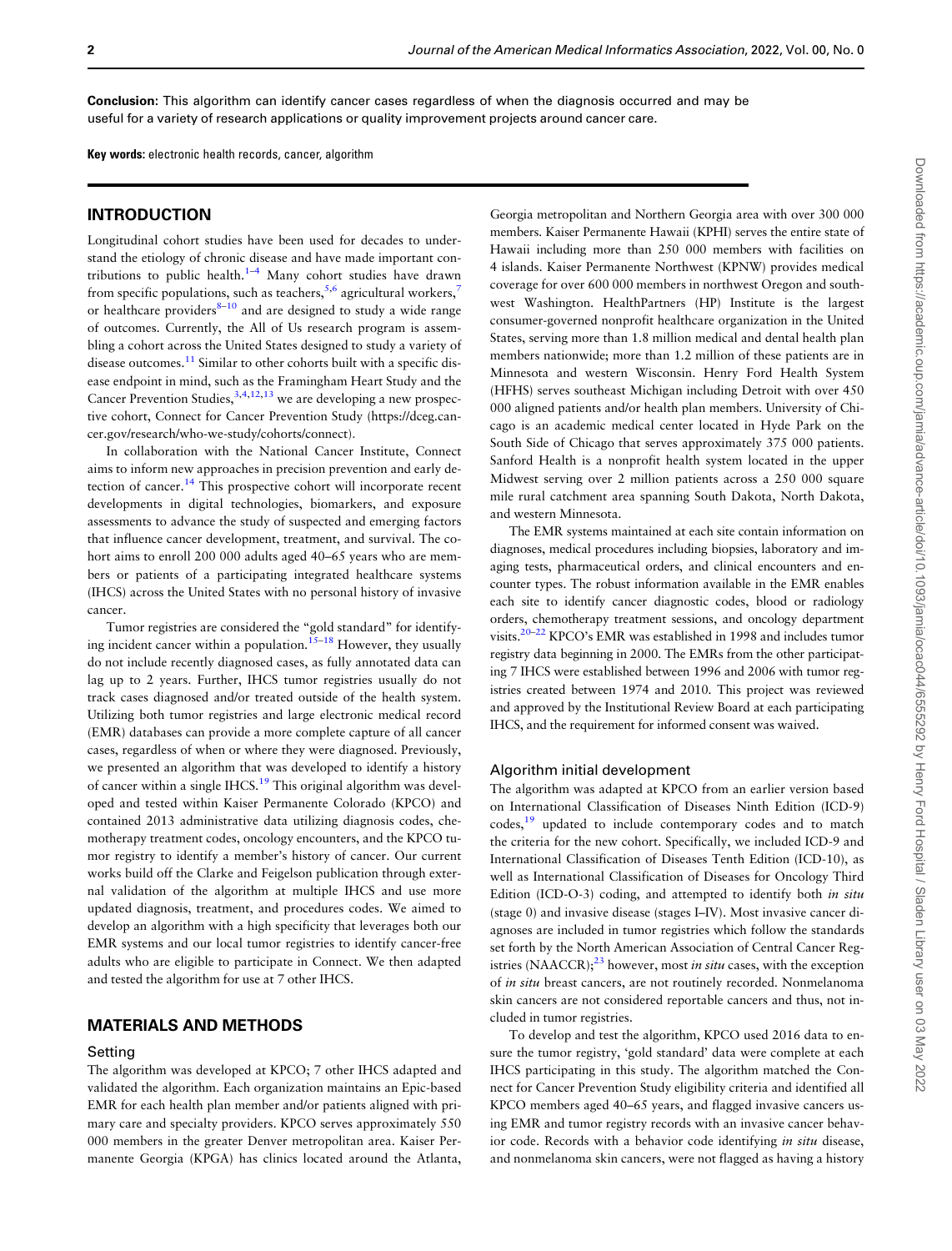of cancer, per the eligibility criteria. The developed algorithm initially flagged any record with an inpatient or outpatient claim with an ICD-9, ICD-10, or ICD-O-3 code indicating cancer. The algorithm included the following codes for incident cancer cases, ICD-9: 140-209; ICD-10: C00-C97; and the following codes for the history of cancer cases, ICD-9: V10 and ICD-10: Z85. The algorithm excluded ICD-9: 173, 209.4, 209.5, 209.6, V10.83, or V13.89; ICD-10: C44, Z85.828 or Z85.821. ICD-O-3 procedural codes were also included: C000– C999 with a behavior code of 3 or greater except C440–C449 with histology codes of 8051–8098. The algorithm also flagged any record with at least 3 visits in the oncology department on separate days, or at least 2 records of receiving a chemotherapeutic drug on separate days (see a complete list of codes in [Supplementary Table S1\)](https://academic.oup.com/jamia/article-lookup/doi/10.1093/jamia/ocac044#supplementary-data). The developed algorithm was then tested using manual chart review and revised based on the chart review findings until the algorithm met the stated goals. SAS version 9.4 (SAS Institute, Cary, NC, USA) was used to develop and disseminate the algorithm.

#### Chart review

The developed algorithm is intended to go beyond the tumor registry's data and account for limitations in the tumor registry which may include cancer cases that were (1) not reportable cases because they were stage 0; (2) recently diagnosed and not yet captured in the tumor registry; or (3) diagnosed outside the health plan or prior to health plan membership. Chart review was specific to records not reported in the tumor registry. To ensure the algorithm was accurately identifying members without cancer, we selected a random sample of 100 members not in the tumor registry according to the following stratification parameters: (a) cancer status as identified by the algorithm (1:4 cancer vs not cancer; 20 flagged with cancer vs 80 flagged as cancer-free) and (b) age group (1:2 age 40–55 years vs >55 years) because cancer is more common in older adults. Age group stratification was applied in each cancer status subgroup, such that 14 of 20 members the algorithm flagged as having cancer were over age 55. Chart review was performed on each individual to indicate an ever diagnosis of cancer before or during 2016.

For internal validation, we tested the algorithm on 100 chart review cases at KPCO. Each chart was fully reviewed by trained research staff to find any documentation of cancer, or to confirm there was no history of cancer using all notes in the chart dating back to the patient's first enrollment, or to the beginning of the EMR (1998). For the 20 patients, the algorithm identified as having a history of cancer, the abstractor reviewed the EMR at the exact date of diagnosis; if a diagnosis for cancer was not found, the reviewer then examined the chart from the administrative diagnosis date in the EMR going forward in time for a mention of cancer. For the 80 patients, the algorithm identified as not having a history of cancer, the abstractor examined the patient's full EMR dating back to the first enrollment through 2016. The algorithm's performance was based on a goal to achieve  ${\geq}80\%$  sensitivity and  ${\geq}80\%$  specificity to detect any cancer. $24$  Using chart review batches of 25, we iteratively reviewed the errors revealed by the chart review to modify the algorithm until the desired sensitivity and specificity were achieved. When the algorithm identified a patient as having cancer and chart abstraction found no cancer (false positive) or the algorithm flagged a patient as cancer-free and chart abstraction reported a history of cancer (false negative), the IHCS study team met to determine any pattern to the false positives or negatives that could be improved upon. After each iteration, a new chart review sample was selected, as described above, and sensitivity and specificity were recalculated.

#### External validation

After the desired sensitivity and specificity were achieved at KPCO, the algorithm was disseminated to the remaining 7 participating IHCS. To aid in external validation, KPCO developed and refined a chart abstraction guide that was disseminated to each IHCS. Each IHCS modified the algorithm to fit their IHCS' EMR and began chart review as described above. While it was recommended that each IHCS complete a minimum of 100 chart reviews to test their algorithm, each site determined how many chart reviews to complete. KPGA, KPHI, and KPNW maintained the KPCO-developed chart abstraction and completed 100 chart reviews in 25-batch iterations. KPNW completed 99 chart reviews, instead of 100, due to discovering 1 member randomly selected for chart review was deceased. Three sites slightly modified the procedures to better match their data collection and EMR system. HP used 2020 data and included all patients age 40–65 years that completed at least 1 primary care office visit or at least 1 telehealth visit in internal medicine, family practice, or obstetrics in the past 5 years at a HP-owned facility and excluded those already in the tumor registry. HFHS utilized the Health Care System Research Network Virtual Data Warehouse<sup>[25](#page-9-0)</sup> 2013–2016 to identify 100 cases for chart review. Sanford Health was unable to pull their total eligible population and did not rely on a tumor registry; however, Sanford completed 188 chart reviews from a 2020 sample of 66 390 based on a sample size calculation with a 2% margin of error. University of Chicago's Center for Informatics Clinical Research Data Warehouse used 2020 data to modify the algorithm and identify 100 cases to review. The participating IHCS completed their chart review and modified the algorithm, as needed, to achieve the sensitivity and specificity goals.

#### Statistical analysis

Patient-level descriptive statistics were stratified based on inclusion in the tumor registry, identification of a history of cancer by the algorithm, or cancer-free. For HFHS, KPCO, KPGA, KPHI, and KPNW, we calculated the sensitivity and specificity of the final algorithm using the tumor registry, for each region. For these 5 IHCS, the overall sensitivity to detect cancer is a weighted average of the sensitivities, where the weight of each subgroup (patients in the tumor registry vs patients not in the tumor registry) is the proportion of all cancer cases in that subgroup. [Figure 1](#page-5-0) describes the components and calculation of the weighted sensitivity (H).

The remaining IHCS calculated the sensitivity of the algorithm based solely on their chart review results, [Table 1](#page-5-0) box (G).

Specificity was not affected by the distribution of cases and was calculated for all IHCS as:

True Negatives : No: of cancer free cases identified by algorithm and chart review Total Negatives from chart review

# RESULTS

[Table 1](#page-5-0) provides a description of the study population for each participating IHCS. Except for Sanford Health for reasons mentioned in the Materials and methods section, there was a total of 1 265 076 members (HP = 472 714; HFHS = 170 283; KPCO = 173 197;  $KPGA = 104 633$ ;  $KPHI = 76 910$ ;  $KPNW = 170 181$ ; University of Chicago = 97 158), with  $54.4\%$  female and  $45.6\%$  male included across the IHCS's algorithm development ([Table 1\)](#page-5-0). Cancer-free individuals were 46.3% male, 63.5% White, and 5.7% Hispanic. University of Chicago had 9.2% of eligible members with a record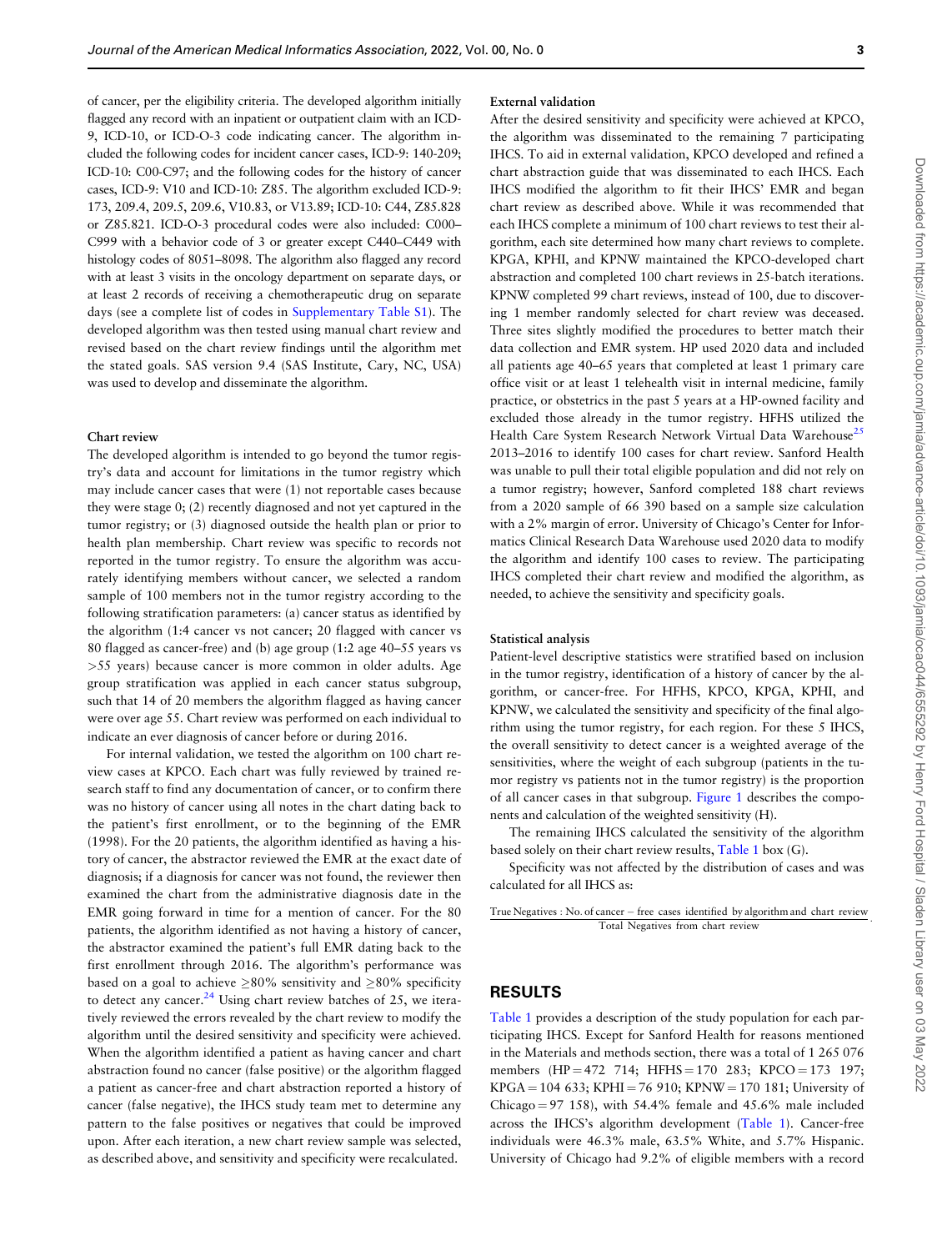<span id="page-5-0"></span>

| <b>Among Eligible Population:</b>                                                      | <b>Percent of</b><br><b>Cancer Cases</b> | <b>Sensitivity</b>                                                                                           |
|----------------------------------------------------------------------------------------|------------------------------------------|--------------------------------------------------------------------------------------------------------------|
| $A =$                                                                                  | $D = A/C$                                | $F = 100%$                                                                                                   |
| Number of Cancer Cases<br>identified in Tumor Registry                                 |                                          | <b>Tumor Registry Sensitivity</b>                                                                            |
| $B =$                                                                                  | $E = B / C$                              | $G =$                                                                                                        |
| <b>Number of Cancer Cases</b><br>identified by Algorithm                               |                                          | (Number of true positives from chart review) /<br>(Number of all cancer cases identified by<br>chart review) |
| $C = A + B$                                                                            |                                          | $H = (D * F) + (E * G)$                                                                                      |
| <b>Total Number of Cancer</b><br>Cases identified in Tumor<br>Registry or by Algorithm |                                          | <b>Weighted Sensitivity</b>                                                                                  |

Figure 1. Formula description of the weighted sensitivities calculated for HFHS, KPCO, KPGA, KPHI, and KPNW to account for cancer cases identified in either the tumor registry or by the algorithm.

Table 1. Aggregated characteristics among the integrated healthcare systems participating in the project to develop and modify an algorithm to identify a history of cancer

|                                           | Total eligible<br>population<br>N(% | No indication of cancer via tumor<br>registry or cancer algorithm<br>$N\left(\%\right)$ | Cancer identified<br>by tumor registry<br>N(% | Cancer identified by algorithm.<br>not in tumor registry<br>N(% |
|-------------------------------------------|-------------------------------------|-----------------------------------------------------------------------------------------|-----------------------------------------------|-----------------------------------------------------------------|
| Integrated Healthcare System <sup>a</sup> | 1 265 076                           | 1 164 627 (92.14)                                                                       | 55 601 (4.40)                                 | 44 848 (3.55)                                                   |
| HealthPartners Institute <sup>b</sup>     | 472 714                             | 442 618 (93.6)                                                                          | 17 072 (3.6)                                  | 13024(2.8)                                                      |
| Henry Ford Health Systems                 | 170 283                             | 157 818 (92.7)                                                                          | 7223(4.2)                                     | 5242(3.1)                                                       |
| Kaiser Permanente Colorado                | 173 197                             | 161 185 (93.1)                                                                          | 5650(3.3)                                     | 6362 (3.67)                                                     |
| Kaiser Permanente Georgia                 | 104 633                             | 96 960 (92.7)                                                                           | 3331 (3.2)                                    | 4342 (4.15)                                                     |
| Kaiser Permanente Hawaii                  | 76910                               | 70 188 (91.3)                                                                           | 4502(5.9)                                     | 2220 (2.89)                                                     |
| Kaiser Permanente Northwest               | 170 181                             | 150 923 (88.7)                                                                          | 8846 (5.2)                                    | 10 412 (6.12)                                                   |
| University of Chicago                     | 97 158                              | 84 935 (87.4)                                                                           | 8977 (9.2)                                    | 3246 (3.38)                                                     |
| Sanford Health <sup>c</sup>               |                                     |                                                                                         |                                               |                                                                 |
| Patient demographics                      |                                     |                                                                                         |                                               |                                                                 |
| Age group                                 |                                     |                                                                                         |                                               |                                                                 |
| $40 - 44$                                 | 251 083 (19.8)                      | 243 037 (20.9)                                                                          | 3812 (6.9)                                    | 4149(9.3)                                                       |
| $45 - 49$                                 | 234 764 (18.6)                      | 223 179 (19.2)                                                                          | 5909 (10.6)                                   | 5639 (12.6)                                                     |
| $50 - 54$                                 | 245 322 (19.4)                      | 227 900 (19.6)                                                                          | 9359 (16.8)                                   | 8053 (18.0)                                                     |
| $55 - 59$                                 | 258 404 (20.4)                      | 233 357 (20.0)                                                                          | 14 105 (25.4)                                 | 10 955 (24.4)                                                   |
| $60 - 65$                                 | 275 503 (21.8)                      | 237 154 (20.4)                                                                          | 22 407 (40.3)                                 | 16 052 (35.8)                                                   |
| Sex                                       |                                     |                                                                                         |                                               |                                                                 |
| Male                                      | 576 824 (45.6)                      | 539 568 (46.3)                                                                          | 21 413 (38.5)                                 | 15 691 (35.0)                                                   |
| Female                                    | 687 955 (54.4)                      | 624 768 (53.6)                                                                          | 34 183 (61.5)                                 | 29 155 (65.0)                                                   |
| Other                                     |                                     |                                                                                         | $\overline{\phantom{m}}$                      | $\overline{\phantom{0}}$                                        |
| Unknown                                   | 297 (0.02)                          | 288 (0.02)                                                                              | 5(0.01)                                       | 2(0.00)                                                         |
| Race                                      |                                     |                                                                                         |                                               |                                                                 |
| Asian                                     | 81 826 (6.5)                        | 77 286 (6.6)                                                                            | 2946(5.3)                                     | 1600(3.6)                                                       |
| Black                                     | 183 693 (14.5)                      | 170 847 (14.7)                                                                          | 8279 (14.9)                                   | 4581 (10.2)                                                     |
| Hawaiian/Pacific Islander                 | 10405(0.8)                          | 9761(0.8)                                                                               | 416 $(0.7)$                                   | 229(0.5)                                                        |
| American Indian/Alaska Native             | 4451(0.4)                           | 4239(0.4)                                                                               | 149(0.3)                                      | 157(0.4)                                                        |
| Multiple Race                             | 20411(1.6)                          | 27 763 (2.4)                                                                            | 1844(3.3)                                     | 801(1.8)                                                        |
| Other                                     | 38 425 (3.0)                        | 36 667 (3.1)                                                                            | 888 (1.6)                                     | 747(1.7)                                                        |
| Unknown                                   | 112 380 (8.9)                       | 108 276 (9.3)                                                                           | 1640(2.9)                                     | 2382(5.3)                                                       |
| White                                     | 813 394 (64.3)                      | 739 788 (63.5)                                                                          | 39 439 (70.9)                                 | 34 351 (76.6)                                                   |
| Ethnicity                                 |                                     |                                                                                         |                                               |                                                                 |
| Hispanic                                  | 74 812 (5.9)                        | 66 266 (5.7)                                                                            | 2558 (4.6)                                    | 6181 (13.8)                                                     |
| Non-Hispanic                              | 846 108 (66.9)                      | 768 228 (66.0)                                                                          | 47 725 (85.8)                                 | 30 358 (67.7)                                                   |
| Unknown                                   | 344 156 (27.2)                      | 326 166 (28.0)                                                                          | 5340 (9.6)                                    | 12 456 (27.8)                                                   |

Note: The table reports the 2016 aggregated data from the participating integrated healthcare systems, with 2 exceptions noted below.

a Percentiles reported across integrated healthcare systems (IHCS) are based on the IHCS' total population to report the percent of cancer and cancer-free adults used in the algorithm development. Percentiles in the remaining table describe the characteristics within each classification.

bHealthPartners Institute used 2020 data instead of 2016 to modify the KPCO algorithm, as described in the Materials and methods section.

c Sanford Health was unable to report on the total eligible population and cases within their tumor registry based on the methodology used to modify the KPCO algorithm.

<sup>d</sup>The study included aggregated electronic medical record (EMR) data from 7 integrated healthcare institutions. HealthPartners Institute's EMR was established in 2000 and includes a tumor registry created in 1984. Henry Ford Health System's EMR was established in 2013 and includes a tumor registry created in 1985. Kaiser Permanente Colorado's EMR was established in 1998 and includes tumor registry data beginning in 2000. Kaiser Permanente Georgia's EMR was established in 1996 and includes a tumor registry created in 2010. Kaiser Permanente Hawaii's EMR was established in 2004 and includes a tumor registry established in the 1980s and converted to an electronic database in 2003. Kaiser Permanente Northwest's EMR was established in 1996 and includes a tumor registry created in 1974. University of Chicago EMR was established in 2006 and includes a tumor registry created in 1954. Sanford Health's EMR was established in 2005 and includes a tumor registry created in: Aberdeen, SD (2015), Bemidji, MN (2011), Fargo, ND (2004), Sioux Falls, SD (1983), Worthington, MN (2015), and Bismarck, ND (2002).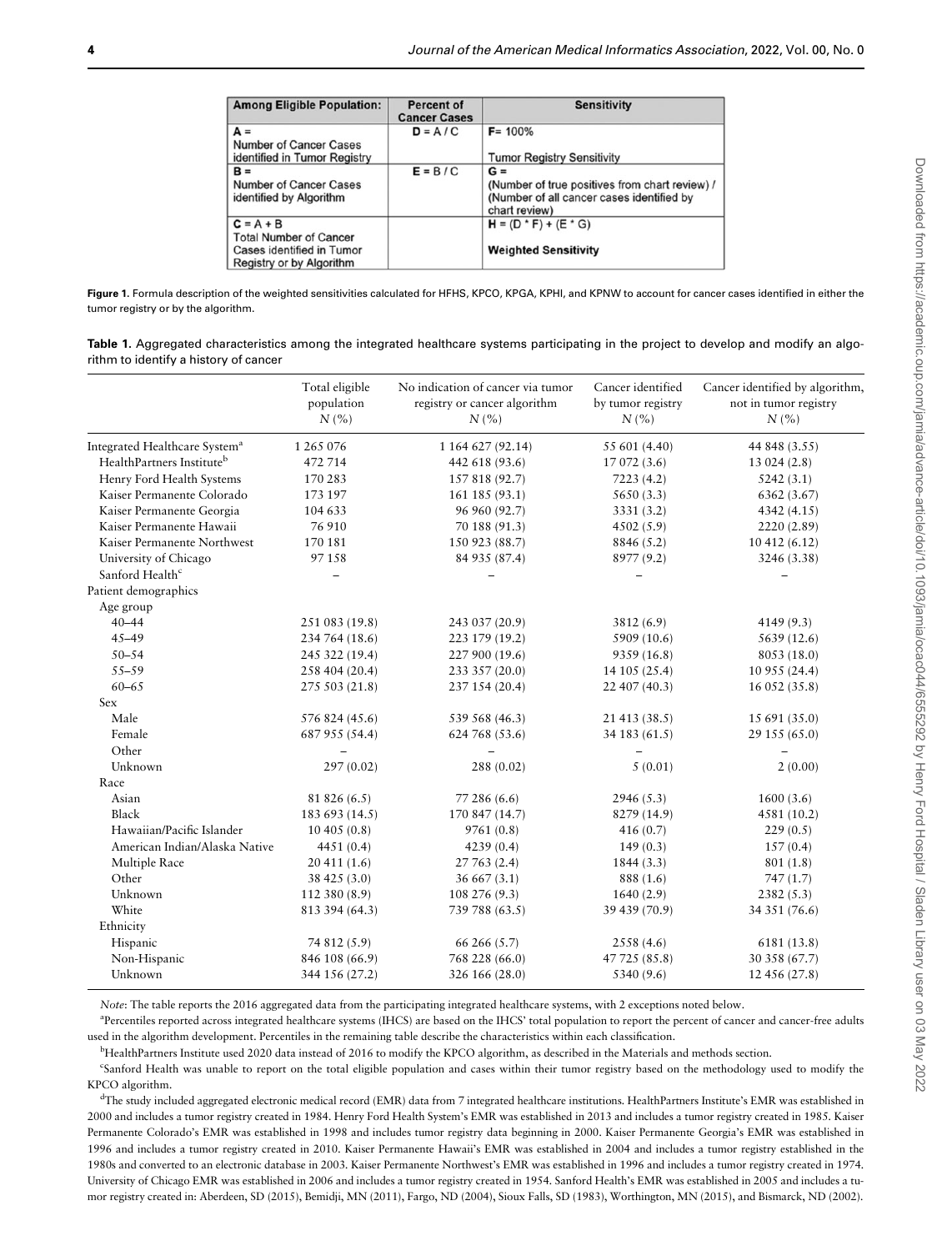|                           |                             |            | Integrated healthcare systems specific algorithm final version attributes |   |   |                                                                                                                                                      |                    |   |
|---------------------------|-----------------------------|------------|---------------------------------------------------------------------------|---|---|------------------------------------------------------------------------------------------------------------------------------------------------------|--------------------|---|
|                           | HealthPartners<br>Institute | Henry Ford |                                                                           |   |   | Kaiser Perma- Kaiser Perma- Kaiser Perma- Kaiser Perma-<br>Health System nente Colorado nente Georgia nente Hawaii nente Northwest of Chicago Health | University Sanford |   |
| Tumor registry record     |                             | X          | X                                                                         | X | X | X                                                                                                                                                    | X                  |   |
| Diagnosis codes           |                             |            |                                                                           |   |   |                                                                                                                                                      |                    |   |
| $ICD-9$                   | X                           | X          | X                                                                         | X | X | X                                                                                                                                                    | X                  |   |
| $ICD-10$                  | X                           | X          | X                                                                         | X | X | X                                                                                                                                                    | X                  | X |
| Encounters                |                             |            |                                                                           |   |   |                                                                                                                                                      |                    |   |
| Oncology department visit |                             | X          | X                                                                         | X | X | X                                                                                                                                                    |                    |   |
| Chemotherapy treatment    |                             | Χ          | X                                                                         | X | X | X                                                                                                                                                    |                    |   |
| Chemotherapy ICD-9        | X                           | Χ          | Χ                                                                         | X | X | X                                                                                                                                                    |                    |   |
| Chemotherapy ICD-10       | X                           | X          | X                                                                         | X | X | X                                                                                                                                                    |                    |   |
| Revenue Codes             |                             | Χ          | X                                                                         | X | X | X                                                                                                                                                    |                    |   |
| Current Procedural        |                             | Х          | X                                                                         | X | X | X                                                                                                                                                    |                    |   |
| Terminology-4             |                             |            |                                                                           |   |   |                                                                                                                                                      |                    |   |
| Healthcare Common         |                             | X          | X                                                                         | X | X | X                                                                                                                                                    |                    |   |
| Procedure Coding System   |                             |            |                                                                           |   |   |                                                                                                                                                      |                    |   |
|                           |                             |            |                                                                           |   |   |                                                                                                                                                      |                    |   |

| Table 2. Final algorithm attributes across each of the participating integrated healthcare systems |  |  |
|----------------------------------------------------------------------------------------------------|--|--|
|----------------------------------------------------------------------------------------------------|--|--|

Table 3. Example of calculating KPCO's weighted sensitivity to account for cancer cases identified in either the tumor registry or by the algorithm

| Among eligible population                                                       | Percent of cancer cases | Sensitivity                                                                                                       |
|---------------------------------------------------------------------------------|-------------------------|-------------------------------------------------------------------------------------------------------------------|
| $A = 5650$                                                                      | $47.04\% = 5650/12012$  | $F = 100\%$                                                                                                       |
| Number of cancer cases<br>identified in tumor registry                          | $D = A/C$               | Tumor registry sensitivity                                                                                        |
| $B = 6632$                                                                      | $52.96\% = 6632/12012$  | $82.35\% = (14$ true positives)/<br>(17 total cancer cases identified by chart review)                            |
| Number of cancer cases<br>identified by algorithm                               | $E = B/C$               | $G =$<br>(Number of true positives from chart review)/<br>(Number of all cancer cases identified by chart review) |
| $12.012 = 5650 + 6632$                                                          |                         | $90.65\% = (47.04\% \times 100\%) + (52.96\% \times 82.35\%)$                                                     |
| $C = A + B$                                                                     |                         | $H = (D \times F) + (E \times G)$                                                                                 |
| Total number of cancer cases<br>identified in tumor registry<br>or by algorithm |                         | Weighted sensitivity                                                                                              |

The bold text represents the chart review results from KP CO to provide an example of weighted sensitivity calculation.

in their tumor registry, followed by KPHI (5.9%), KPNW (5.2%), HFHS (4.2%), HP (3.6%), KPCO (3.3%), and KPGA (3.2%). Among individuals with a reported cancer not captured in the tumor registry, 35.8% were aged 60–65, 65.0% were female, 3.6% Asian, 10.2% Black, 0.5% Hawaiian/Pacific Islander, 76.6% White, and 13.8% Hispanic. Compared to cases identified in the tumor registry, cancer cases identified by the algorithm not in the tumor registry had a higher percentage of people age 40–44 years (6.9% vs 9.3%) and 45–49 years (10.6% vs 12.6), more females (61.5% vs 65.0%), and a higher percentage of Hispanic members  $(4.6\% \text{ vs } 13.8\%).$ 

Each site revised the algorithm distributed by KPCO through systematic chart review standardized across IHCS. Table 2 displays the attributes in the final algorithm. All 8 IHCS included ICD-10 codes to identify a history of cancer. HFHS, KPCO, KPGA, KPHI, KPNW, and University of Chicago included tumor registry data. All 4 Kaiser Permanente systems and HFHS included revenue codes, procedure codes, oncology department visits, and chemotherapy in their final algorithm. [Supplementary Table S1](https://academic.oup.com/jamia/article-lookup/doi/10.1093/jamia/ocac044#supplementary-data) describes the changes KPCO made to their initial algorithm, including the addition of ICD-10 codes Z86.0, Z86.00, and Z86.000.

To calculate weighted sensitivity for HFHS, KPCO, KPGA, KPHI, and KPNW ([Figure 1](#page-5-0)), we assumed the tumor registry sensitivity was 100% and the overall sensitivity was a weighted average of the tumor registry sensitivity and the chart review sensitivity. Using [Figure 1](#page-5-0) described in the Materials and methods section and the KPCO results, Table 3 provides an example of how the weighted sensitivity was calculated. For example, KPCO's tumor registry's sensitivity is 100% and includes 47.04% of the total number of cancer cases identified. The KPCO calculated algorithm sensitivity for members not in the tumor registry and based on chart review was  $82.35\%$  (sensitivity =14/17), and the percentage of cancers not in the tumor registry was 52.96%. The weighted sensitivity combines each of these percentages and sensitivities to report a final weighted sensitivity of 90.65% (weighted sensitivity =  $(47.04\% \times 100\%)$  +  $(52.96\% \times$ 82.35%)). [Supplementary Table S2](https://academic.oup.com/jamia/article-lookup/doi/10.1093/jamia/ocac044#supplementary-data) provides a more detail on the weighted sensitivities from HFHS, KPCO, KPGA, KPHI, and KPNW.

[Table 4](#page-7-0) reports the performance metrics of the final algorithm by IHCS. The algorithm's sensitivity, or the ability to detect true cancer cases, remained above 90% across all IHCS (HP =  $100\%$ ;  $HFHS = 97.66\%; KPCO = 90.65\%; KPGA = 100\%; KPHI = 100\%;$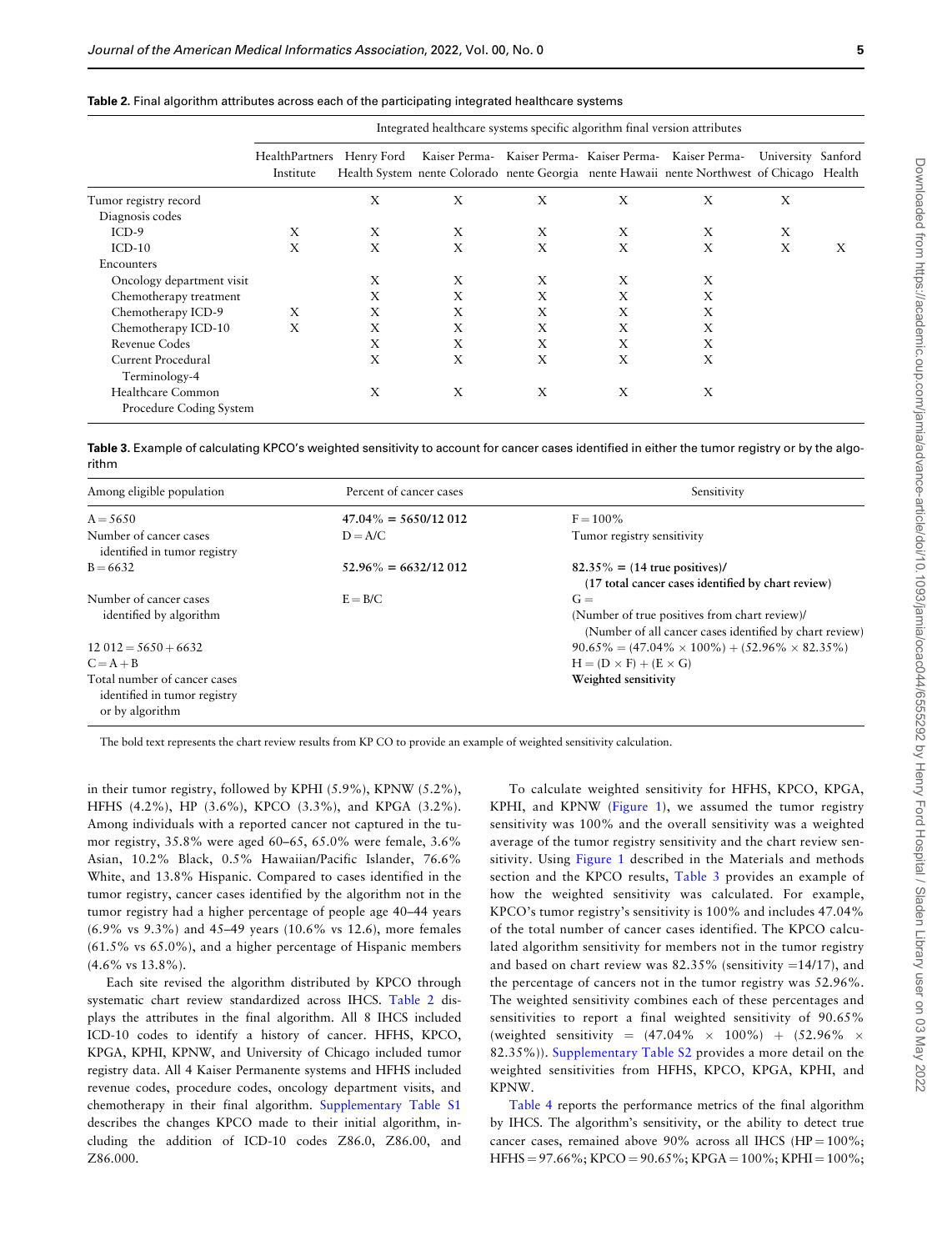|           | ׅ֚֡֡֡֡֝     |
|-----------|-------------|
|           |             |
|           |             |
|           |             |
|           |             |
|           |             |
|           |             |
|           |             |
|           |             |
|           |             |
|           |             |
|           |             |
|           |             |
|           |             |
|           |             |
|           | ֦֧ <u>֓</u> |
|           | ֚֘          |
|           |             |
|           |             |
|           |             |
|           |             |
|           |             |
|           |             |
|           |             |
|           |             |
|           |             |
|           |             |
|           |             |
|           |             |
|           |             |
|           |             |
|           |             |
|           |             |
|           |             |
|           |             |
|           |             |
|           |             |
|           |             |
|           |             |
|           |             |
|           |             |
|           |             |
|           |             |
|           |             |
|           |             |
|           |             |
|           |             |
|           | Ĭ           |
|           |             |
|           |             |
|           |             |
|           |             |
|           |             |
|           | l           |
|           |             |
|           |             |
|           |             |
|           |             |
|           |             |
|           |             |
|           |             |
|           |             |
|           |             |
|           |             |
|           |             |
|           |             |
|           |             |
|           |             |
|           |             |
|           |             |
|           |             |
|           |             |
|           |             |
|           |             |
|           |             |
|           |             |
|           | ֚֬֕         |
|           |             |
|           |             |
|           |             |
|           |             |
|           |             |
|           |             |
|           |             |
|           |             |
|           |             |
|           |             |
|           |             |
| د<br>اسال |             |

<span id="page-7-0"></span>

|             |                                                                                                        | HealthPartners<br>Institute <sup>a</sup> | Henry Ford Health<br>System | Kaiser Permanente<br>Colorado | Georgia        | Kaiser Permanente Kaiser Permanente Kaiser Permanente<br>Hawaii | Northwest       | of Chicago<br>University                 | Sanford<br>Health                                                                                                                                                                                                                                                                                                                                                                                                                                                                                                                                                                    |
|-------------|--------------------------------------------------------------------------------------------------------|------------------------------------------|-----------------------------|-------------------------------|----------------|-----------------------------------------------------------------|-----------------|------------------------------------------|--------------------------------------------------------------------------------------------------------------------------------------------------------------------------------------------------------------------------------------------------------------------------------------------------------------------------------------------------------------------------------------------------------------------------------------------------------------------------------------------------------------------------------------------------------------------------------------|
|             | ble population identified in tumor<br>Number of cancer cases in the eligi-<br>registry or by algorithm | Ź                                        | 12465                       | 12012                         | 6895           | 5154                                                            | 14421           | Ź                                        | Ź                                                                                                                                                                                                                                                                                                                                                                                                                                                                                                                                                                                    |
| Sensitivity | Tumor registry sensitivity <sup>b,c</sup>                                                              | Ź                                        | 100%                        | 100%                          | 100%           | 100%                                                            | 100%            | $\stackrel{\triangle}{\scriptstyle\sim}$ | ŹŹ                                                                                                                                                                                                                                                                                                                                                                                                                                                                                                                                                                                   |
|             | Number of cancer cases in tumor<br>registry                                                            | $\tilde{z}$                              | 7223                        | 5650                          | 3331           | 3312                                                            | 8846            | $\tilde{\mathbf{z}}$                     |                                                                                                                                                                                                                                                                                                                                                                                                                                                                                                                                                                                      |
|             | Percent of cancer cases that were                                                                      | Ź                                        | 57.95%                      | 47.04%                        | 48.31%         | 64.26%                                                          | 61.34%          | Ź                                        | Ź                                                                                                                                                                                                                                                                                                                                                                                                                                                                                                                                                                                    |
|             | in the tumor registry                                                                                  |                                          |                             |                               |                |                                                                 |                 |                                          |                                                                                                                                                                                                                                                                                                                                                                                                                                                                                                                                                                                      |
|             | Calculated sensitivity for members<br>not in the tumor registry:                                       | 100%                                     | 94.44%                      | 82.35%                        | 100%           | 100%                                                            | 100%            | 92.9%                                    | 98.4%                                                                                                                                                                                                                                                                                                                                                                                                                                                                                                                                                                                |
|             | Number of patients in random                                                                           | 5                                        | $17\,$                      | $\overline{1}$                | $\overline{1}$ | $\sigma$                                                        | $\overline{12}$ | 13                                       | 184                                                                                                                                                                                                                                                                                                                                                                                                                                                                                                                                                                                  |
|             | sample identified as cancer cases<br>by algorithm and chart review,                                    |                                          |                             |                               |                |                                                                 |                 |                                          |                                                                                                                                                                                                                                                                                                                                                                                                                                                                                                                                                                                      |
|             | numerator                                                                                              |                                          |                             |                               |                |                                                                 |                 |                                          |                                                                                                                                                                                                                                                                                                                                                                                                                                                                                                                                                                                      |
|             | Number of patients in random                                                                           | 5                                        | $\frac{8}{18}$              | $17\,$                        | $\Xi$          | $\sigma$                                                        | $\overline{c}$  | $\overline{4}$                           | 187                                                                                                                                                                                                                                                                                                                                                                                                                                                                                                                                                                                  |
|             | sample that were identified to                                                                         |                                          |                             |                               |                |                                                                 |                 |                                          |                                                                                                                                                                                                                                                                                                                                                                                                                                                                                                                                                                                      |
|             | have cancer by chart review, de-                                                                       |                                          |                             |                               |                |                                                                 |                 |                                          |                                                                                                                                                                                                                                                                                                                                                                                                                                                                                                                                                                                      |
|             | nominator                                                                                              |                                          |                             |                               |                |                                                                 |                 |                                          |                                                                                                                                                                                                                                                                                                                                                                                                                                                                                                                                                                                      |
|             | Percent of cancer cases identified<br>by the algorithm <sup>b</sup>                                    | Ź                                        | 42.05%                      | 52.96%                        | 51.69%         | 35.74%                                                          | 38.66%          | Ź                                        | É                                                                                                                                                                                                                                                                                                                                                                                                                                                                                                                                                                                    |
|             |                                                                                                        | Ź                                        | 97.66%                      | 90.65%                        | $100\%$        | $100\,\%$                                                       | $100\%$         | $\tilde{\mathbf{z}}$                     | Ź                                                                                                                                                                                                                                                                                                                                                                                                                                                                                                                                                                                    |
|             | Weighted average of the sensitivi-<br>tiesb.c                                                          |                                          |                             |                               |                |                                                                 |                 |                                          |                                                                                                                                                                                                                                                                                                                                                                                                                                                                                                                                                                                      |
| Specificity | Number of patients in random sam-                                                                      | $\frac{1}{4}$                            | $\mathcal{L}$               | 77                            | $80\,$         | $\rm 80$                                                        | $\mathcal{L}$   | 64                                       | 182                                                                                                                                                                                                                                                                                                                                                                                                                                                                                                                                                                                  |
|             | ple identified as cancer-free by al-<br>gorithm and chart review,                                      |                                          |                             |                               |                |                                                                 |                 |                                          |                                                                                                                                                                                                                                                                                                                                                                                                                                                                                                                                                                                      |
|             | numerator                                                                                              |                                          |                             |                               |                |                                                                 |                 |                                          |                                                                                                                                                                                                                                                                                                                                                                                                                                                                                                                                                                                      |
|             | Number of patients in random sam-                                                                      | 45                                       | 82                          | 83                            | 89             | $\overline{91}$                                                 | 87              | 96                                       | 188                                                                                                                                                                                                                                                                                                                                                                                                                                                                                                                                                                                  |
|             | ple that were identified as cancer-                                                                    |                                          |                             |                               |                |                                                                 |                 |                                          |                                                                                                                                                                                                                                                                                                                                                                                                                                                                                                                                                                                      |
|             | free by chart review, denominator                                                                      |                                          |                             |                               |                |                                                                 |                 |                                          |                                                                                                                                                                                                                                                                                                                                                                                                                                                                                                                                                                                      |
|             | Calculated Specificity                                                                                 | 88.89%                                   | 96.3%                       | 92.77%                        | 89.89%         | 87.91%                                                          | 90.80%          | 97.9%                                    | 96.8%                                                                                                                                                                                                                                                                                                                                                                                                                                                                                                                                                                                |
|             | <sup>a</sup> HealthPartners Institute developed an algorithm with a high sensitivity                   |                                          |                             |                               |                |                                                                 |                 |                                          |                                                                                                                                                                                                                                                                                                                                                                                                                                                                                                                                                                                      |
|             |                                                                                                        |                                          |                             |                               |                |                                                                 |                 |                                          | 'Henry Ford Health System and the Kaiser Permanente (KP) sites calculated a weighted sensitivity to account for the algorithm and tumor registry's sensitivity within the Henry Ford Health System and KP EMR data.<br>that leverages electronic medical record system to identify cancer adults who are not eligible to participate in Connect for Cancer Prevention.<br>PlealthPartners Institute, University of Chicago, and Sanford Health based their algorithm's sensitivity and specificity on chart abstraction and did not include the sensitivity of their tumor registry. |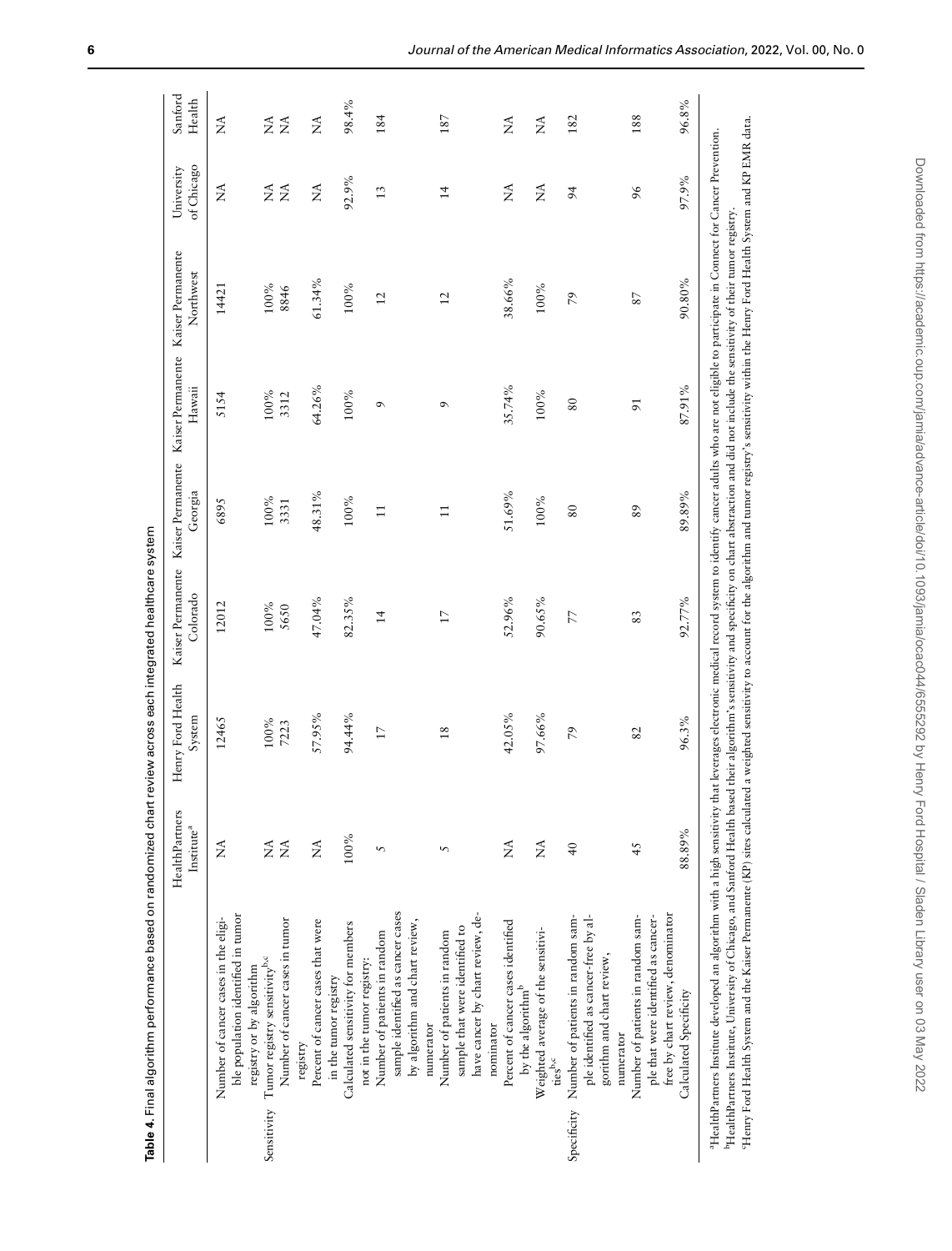$KPNW = 100\%$ ; University of Chicago = 92.86%; and Sanford Health  $= 98.40\%$ ). Specificity was 87.91% or higher across all IHCS.

### **DISCUSSION**

A consortium of 8 IHCS partnered to develop and validate an algorithm to identify a patient's history of cancer with high sensitivity and specificity. Each site tailored the algorithm to their data systems to achieve a sensitivity and specificity above 90% for both. False negatives usually were a result of "history of cancer" being documented in the medical note or patient's problem list, but with no other supporting evidence in the EMR. False positives occurred infrequently and were usually a result of the algorithm identifying (1) infusions or use of chemotherapies for conditions other than cancers or (2) "cancer" diagnoses that were incorrectly reported by the patient, were benign lesions, or skin cancers that were documented in notes or the problem list. For example, a patient reported a benign lesion (such as a polyp) as a cancer, or documented a skin cancer that was not reportable, such as basal cell cancer. The common attributes of the final algorithm at each site were diagnosis codes. Despite differences in EMR database systems, our method was robust and required only minor modifications to adapt to other IHCS.

The algorithm development is part of Connect for Cancer Prevention Study, a longitudinal cohort study planned to include 200 000 cancer-free adults to better understand cancer etiology and cancer outcomes [\(https://www.cancer.gov/connect-prevention-study/\)](https://www.cancer.gov/connect-prevention-study/). The developed algorithm will be applied to each enrolling IHCS as part of the eligibility criteria used for participant recruitment. While the algorithm's sensitivity and specificity remained above 90%, we acknowledge the algorithm may need to be revised throughout the duration of the project to maintain an acceptable level of performance.

Local tumor registries can be utilized to identify incident cancer cases but may miss individuals with a history of cancer that may have been diagnosed prior to enrolling with a health plan. Furthermore, available tumor registry data can lag up to 2 years to account for newly diagnosed cases and new information received about previously submitted cases. EMR databases contain information on the most recent patient encounters and details on prior diagnoses and diagnostic testing. Prior work by Clarke and Feigelson<sup>19</sup> showed that applying an algorithm within the EMR databases to identify individuals with a distant or recent history of cancer can account for these limitations and provide a suitable workaround. However, that previous algorithm was only tested in a single IHCS and did not account for nuances between tumor registries and IHCS EMR data.

Our intent was to develop an algorithm to leverage the tumor registry's completeness of incident cancer cases and update diagnosis, treatment, and procedure codes that leverage the robust retrospective data in the EMR across several IHCS. By leveraging these data, we can also account for history of cancer that is reported by new members and patients to the IHCS as they continue to interact with their healthcare providers. Had we relied solely on data from each of the IHCS' tumor registries and not included the EMR data, we would have missed nearly half of the reported cancers. In addition to the algorithm being comprehensive of tumor registry and EMR data, we aimed for the algorithm to be accessible across IHCS and to accurately identify adults who did not have a history of cancer. Therefore, to improve the utility of the algorithm across IHCS, we used only discrete data elements. By prioritizing utilization, coupled with high performance, the algorithm could be used for patient

surveillance in addition to identifying a cancer-free cohort for the Connect for Cancer Prevention project.

As noted earlier, most invasive cancer diagnoses are included in tumor registries that follow NAACCR standards, while reporting of in situ cases is not as consistent. Therefore, it is important to distinguish in situ cases as they are represented in ICD-O-3 behavior codes when applying the algorithm to an EMR database.<sup>26</sup> For all tumors diagnosed on or after January 1, 2001, NAACCR requires tumor registries to include all cancers with an ICD-O-3 behavior code of 2 or 3 (in situ or malignant), with the exception of several skin carcinomas, and cervical and prostatic neoplasia.[26](#page-9-0)

To our knowledge, our project is the first to partner with multiple IHCS to systematically develop an algorithm that will identify individuals with a history of cancer, regardless of when that diagnosis occurred. However, there are limitations to our approach that should be noted. First, the algorithm was developed and validated across Epic-based EMRs and may not be easily applied to other EMR databases. Second, our eligible cohort used to develop and validate the algorithm was restricted to individuals 40–65 years of age; the algorithm may perform differently in a broader age group. Third, each participating IHCS had a robust EMR system that dates back between 15 and 25 years and the accuracy of the algorithm is limited by the completeness of the EMR. Applying the algorithm to an EMR system that is less complete or does not include historic information will decrease the accuracy as there will be less cases for the algorithm to sample. Fourth, the algorithm did not include data elements such as medical notes or prescription drugs which may have improved the sensitivity but decreased the specificity or the ability to implement across IHCS. Future algorithm revisions should consider adding these elements and assess the algorithm for accuracy. Finally, data may be missing for IHCS members who are relatively new to the health plan, or who rarely interact with the healthcare system.

# **CONCLUSION**

We developed and validated a high-performing algorithm to identify individuals with a history of cancer as part of eligibility criteria for a prospective cohort study of cancer-free adults. Combining the strengths of tumor registries and EMR creates a robust algorithm that can identify those with a history of cancer, regardless of whether that diagnosis was recent or in the distant past. The ability to identify this broad group may be beneficial for quality improvement projects that outreach to individuals with a history of cancer, specifically to newly enrolled members and new patients of a health plan to identify unmet or ongoing healthcare needs. The algorithm could be applied to other healthcare systems that employ an EMR and have tumor registry data available, or to supplement the tumor registry to identify incident cancer cases diagnosed within 0–12 months and may not yet be included in the registry.

#### FUNDING

This work was funded by the National Cancer Institute, Contracts HHSN2612018000211.

# AUTHOR CONTRIBUTIONS

All authors have met the International Committee of Medical Journal Editors criteria for authorship. Drs. Gander and Feigelson led